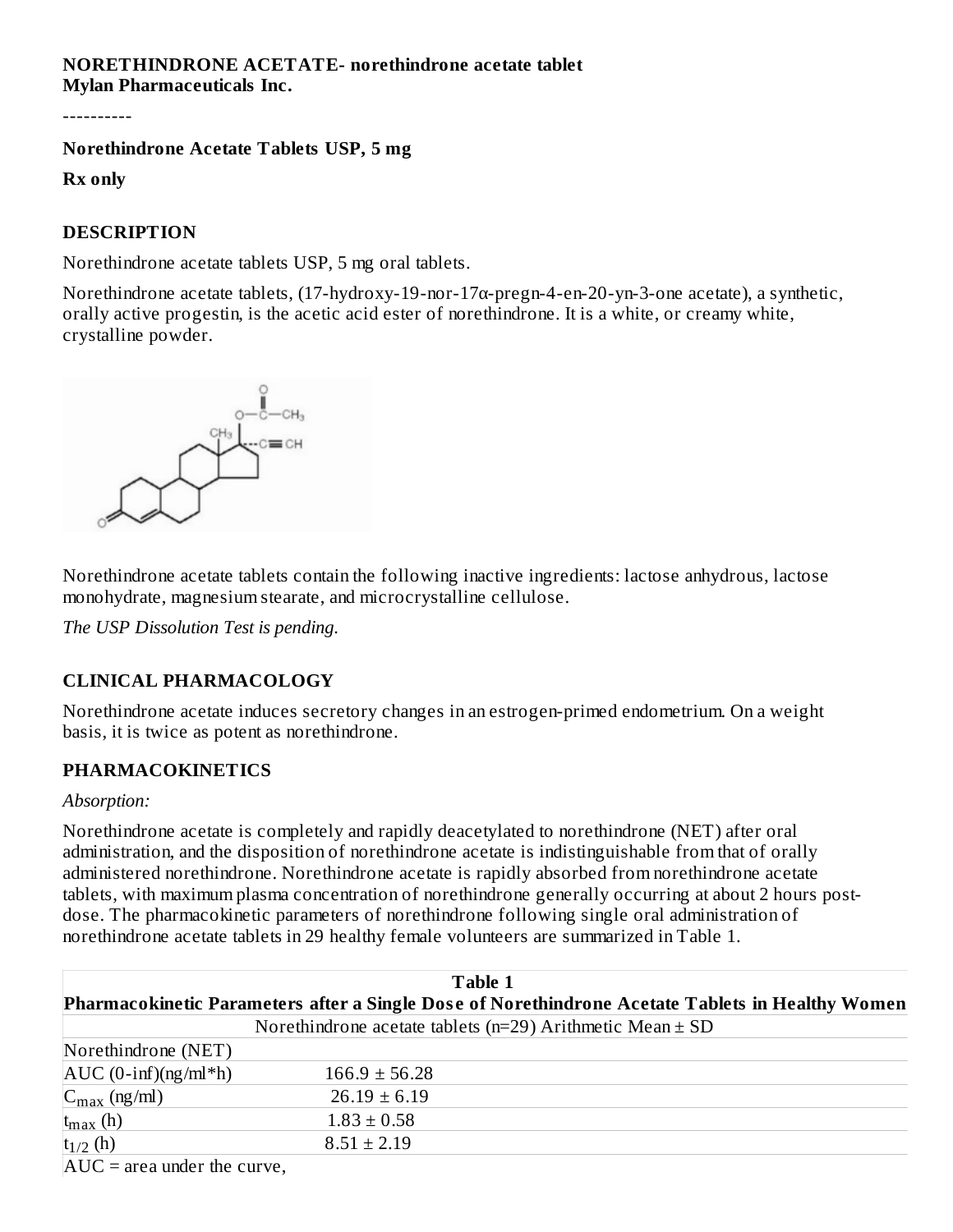#### **Figure 1. Mean Plasma Concentration Profile after a Single Dos e of 5 mg Administered to 29 Healthy Female Volunteers under Fasting Conditions**



# *Effect of Food:*

The effect of food administration on the pharmacokinetics of norethindrone acetate tablets has not been studied.

#### *Distribution:*

Norethindrone is 36% bound to sex hormone-binding globulin (SHBG) and 61% bound to albumin. Volume of distribution of norethindrone is about 4 L/kg.

#### *Metabolism:*

Norethindrone undergoes extensive biotransformation, primarily via reduction, followed by sulfate and glucuronide conjugation. The majority of metabolites in the circulation are sulfates, with glucuronides accounting for most of the urinary metabolites.

#### *Excretion:*

Plasma clearance value for norethindrone is approximately 0.4 L/hr/kg. Norethindrone is excreted in both urine and feces, primarily as metabolites. The mean terminal elimination half-life of norethindrone following a single dose administration of norethindrone acetate tablets is approximately 9 hours.

### **SPECIAL POPULATIONS**

### **Geriatrics**

The effect of age on the pharmacokinetics of norethindrone after norethindrone acetate tablets administration has not been evaluated.

### **Race**

The effect of race on the disposition of norethindrone after norethindrone acetate tablets administration has not been evaluated.

### **Renal Insufficiency**

The effect of renal disease on the disposition of norethindrone after norethindrone acetate tablets administration has not been evaluated. In premenopausal women with chronic renal failure undergoing peritoneal dialysis who received multiple doses of an oral contraceptive containing ethinyl estradiol and norethindrone, plasma norethindrone concentration was unchanged compared to concentrations in premenopausal women with normal renal function.

### **Hepatic Insufficiency**

The effect of hepatic disease on the disposition of norethindrone after norethindrone acetate tablets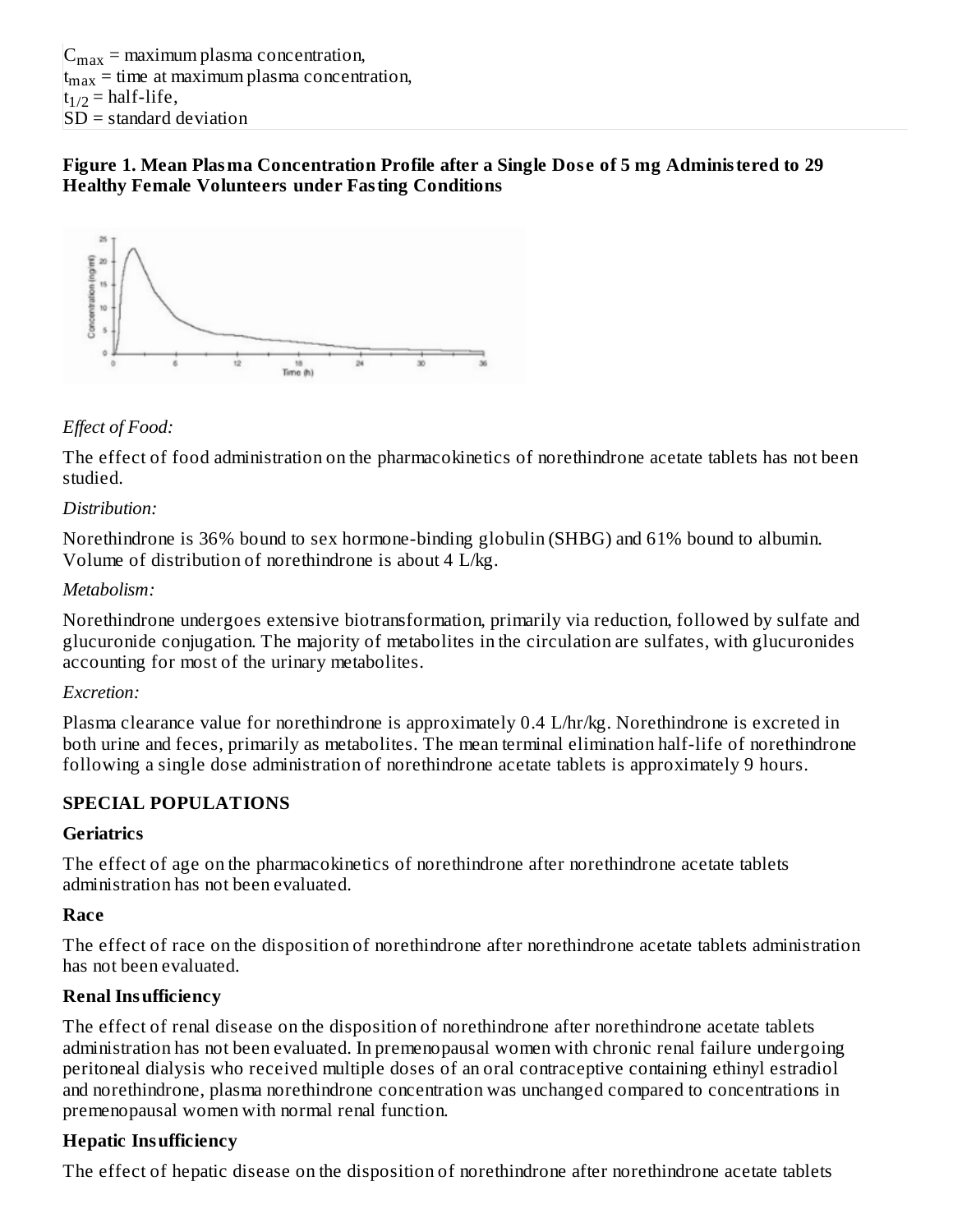administration has not been evaluated. However, norethindrone acetate tablets are contraindicated in markedly impaired liver function or liver disease.

## **Drug Interactions**

No pharmacokinetic drug interaction studies investigating any drug-drug interactions with norethindrone acetate tablets have been conducted.

# **INDICATIONS AND USAGE**

## **Norethindrone Acetate Tablets USP, 5 mg**

Norethindrone acetate tablets, USP are indicated for the treatment of secondary amenorrhea, endometriosis, and abnormal uterine bleeding due to hormonal imbalance in the absence of organic pathology, such as submucous fibroids or uterine cancer. **Norethindrone acetate tablets are not intended, recommended or approved to be us ed with concomitant estrogen therapy in postmenopausal women for endometrial protection.**

# **CONTRAINDICATIONS**

● Known or suspected pregnancy. There is no indication for norethindrone acetate tablets in pregnancy. (See **PRECAUTIONS**.)

- Undiagnosed vaginal bleeding
- Known, suspected or history of cancer of the breast
- Active deep vein thrombosis, pulmonary embolism or history of these conditions
- Active or recent (e.g., within the past year) arterial thromboembolic disease (e.g., stroke, myocardial infarction)
	- Impaired liver function or liver disease
	- As a diagnostic test for pregnancy
	- Hypersensitivity to any of the drug components

### **WARNINGS**

### **1. Cardiovas cular disorders**

Patients with risk factors for arterial vascular disease (e.g., hypertension, diabetes mellitus, tobacco use, hypercholesterolemia, and obesity) and/or venous thromboembolism (e.g., personal history or family history of VTE, obesity, and systemic lupus erythematosus) should be managed appropriately.

### **2. Visual abnormalities**

Discontinue medication pending examination if there is a sudden partial or complete loss of vision or if there is sudden onset of proptosis, diplopia, or migraine. If examination reveals papilledema or retinal vascular lesions, medication should be discontinued.

# **PRECAUTIONS**

### **1. General Precautions**

- Because this drug may cause some degree of fluid retention, conditions which might be influenced by this factor, such as epilepsy, migraine, cardiac or renal dysfunctions, require careful observation
- In cases of breakthrough bleeding, and in all cases of irregular bleeding per vagina, nonfunctional causes should be borne in mind. In cases of undiagnosed vaginal bleeding, adequate diagnostic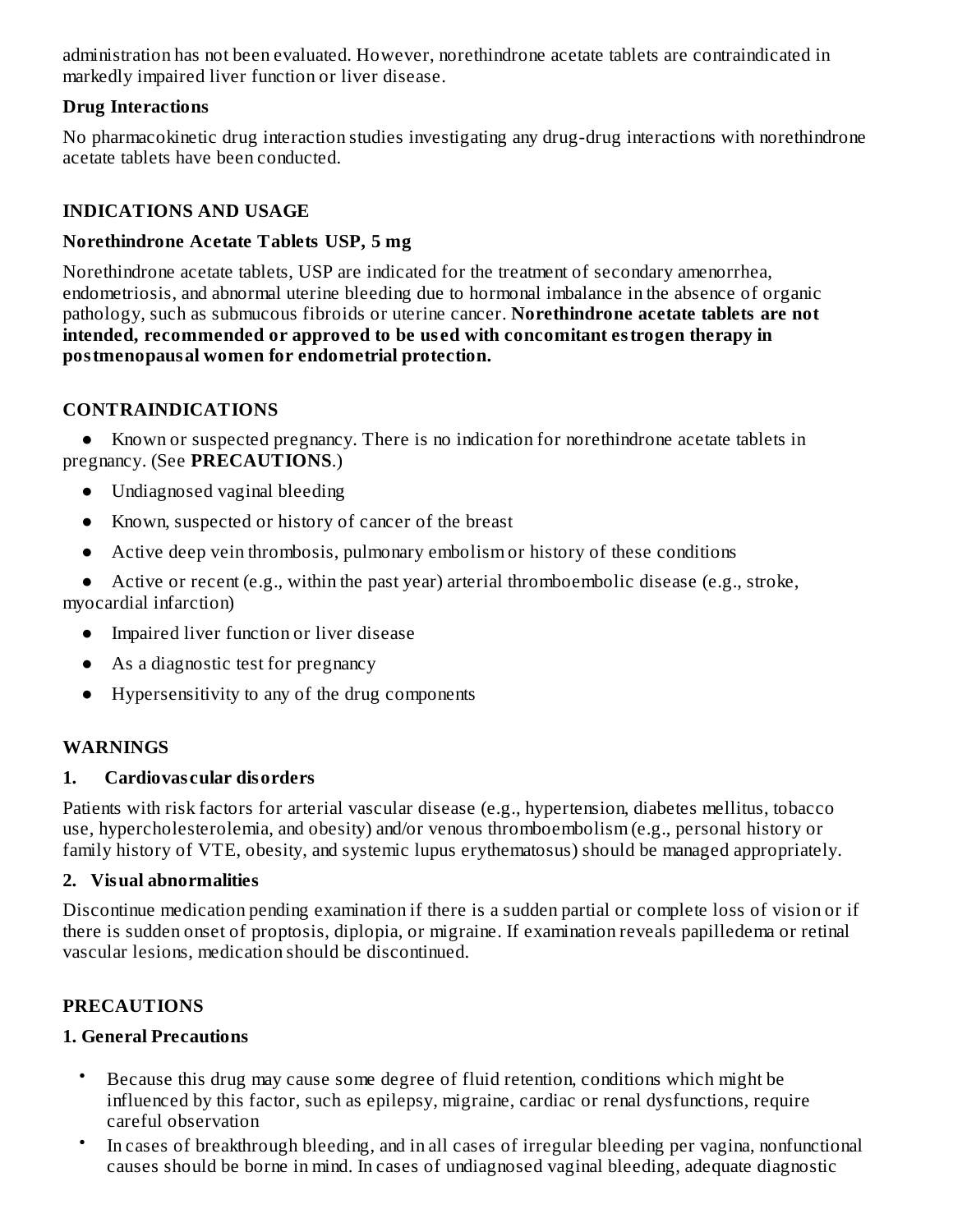measures are indicated

- Patients who have a history of clinical depression should be carefully observed and the drug discontinued if the depression recurs to a serious degree
- Data suggest that progestin therapy may have adverse effects on lipid and carbohydrate metabolism. The choice of progestin, its dose, and its regimen may be important in minimizing these adverse effects, but these issues will require further study before they are clarified. Women with hyperlipidemias and/or diabetes should be monitored closely during progestin therapy
- The pathologist should be advised of progestin therapy when relevant specimens are submitted

# **2. Information for the Patient**

Healthcare providers are advised to discuss the PATIENT INFORMATION leaflet with patients for whom they prescribe norethindrone acetate tablets.

# **3. Drug/Laboratory Tests Interactions**

The following laboratory test results may be altered by the use of estrogen/progestin combination drugs:

1. Accelerated prothrombin time, partial thromboplastin time, and platelet aggregation time; increased platelet count; increased factors II, VII antigen, VIII antigen, VIII coagulant activity, IX, X, XII, VII-X complex, II-VII-X complex, and beta-thromboglobulin; decreased levels of antifactor  $\mathbf{X}_{\mathbf{a}}$  and antithrombin III, decreased antithrombin III activity; increased levels of fibrinogen and fibrinogen activity; increased plasminogen antigen and activity.

2. Increased thyroid-binding globulin (TBG) levels leading to increased circulating total thyroid hormone levels as measured by protein-bound iodine (PBI),  $T_{\rm 4}$  levels (by column or by radioimmunoassay) or  ${\rm T}_3$  levels by radio immunoassay.  ${\rm T}_3$  resin uptake is decreased, reflecting the elevated TBG. Free  $\text{T}_4$  and free  $\text{T}_3$  concentrations are unaltered. Patients on thyroid replacement therapy may require higher doses of thyroid hormone.

3. Other binding proteins may be elevated in serum (i.e., corticosteroid binding globulin (CBG), sex hormone binding globulin (SHBG)) leading to increased circulating corticosteroid and sex steroids, respectively. Free or biologically active hormone concentrations are unchanged. Other plasma proteins may be increased (angiotensinogen/renin substrate, alpha-1- antitrypsin, ceruloplasmin).

4. Increased plasma  $HDL$  and  $HDL<sub>2</sub>$  cholesterol subfraction concentrations, reduced  $LDL$ cholesterol concentration, increased triglycerides levels.

- 5. Impaired glucose metabolism.
- 6. Reduced response to metyrapone test.

# **4. Carcinogenesis, Mutagenesis, and Impairment of Fertility**

Some beagle dogs treated with medroxyprogesterone acetate developed mammary nodules. Although nodules occasionally appeared in control animals, they were intermittent in nature, whereas nodules in treated animals were larger and more numerous, and persisted. There is no general agreement as to whether the nodules are benign or malignant. Their significance with respect to humans has not been established.

# **5. Pregnancy Category X**

Norethindrone acetate is contraindicated during pregnancy as it may cause fetal harm when administered to pregnant women. Several reports suggest an association between intrauterine exposure to progestational drugs in the first trimester of pregnancy and congenital abnormalities in male and female fetuses. Some progestational drugs induce mild virilization of the external genitalia of female fetuses.

# **6. Nursing Mothers**

Detectable amounts of progestins have been identified in the milk of mothers receiving them. Caution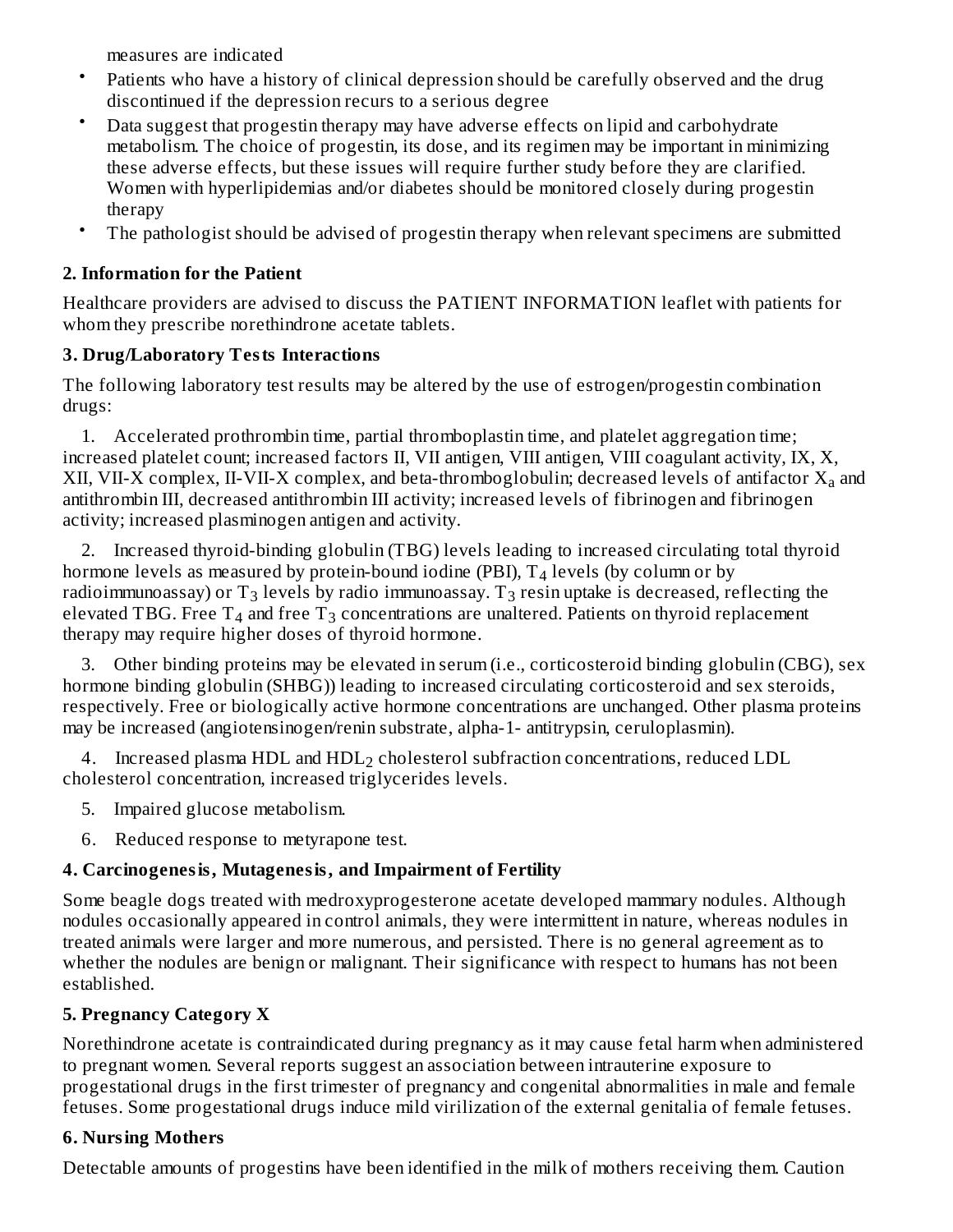should be exercised when progestins are administered to a nursing woman.

## **7. Pediatric Us e**

Norethindrone acetate tablets are not indicated in children.

## **ADVERSE REACTIONS**

#### See **WARNINGS** and **PRECAUTIONS**.

The following adverse reactions have been observed in women taking progestins:

- Breakthrough bleeding
- Spotting
- Change in menstrual flow
- Amenorrhea
- Edema
- Changes in weight (decreases, increases)
- Changes in the cervical squamo-columnar junction and cervical secretions
- Cholestatic jaundice
- Rash (allergic) with and without pruritus
- Melasma or chloasma
- Clinical depression
- Acne
- Breast enlargement/tenderness
- Headache/migraine
- Urticaria
- Abnormalities of liver tests (i.e., AST, ALT, Bilirubin)
- Decreased HDL cholesterol and increased LDL/HDL ratio
- Mood swings
- Nausea
- Insomnia
- Anaphylactic/anaphylactoid reactions
- Thrombotic and thromboembolic events (e.g., deep vein thrombosis, pulmonary embolism, retinal vascular thrombosis, cerebral thrombosis and embolism)
- Optic neuritis (which may lead to partial or complete loss of vision)

### **DOSAGE AND ADMINISTRATION**

#### **Norethindrone Acetate Tablets USP, 5 mg**

Therapy with norethindrone acetate tablets must be adapted to the specific indications and therapeutic response of the individual patient.

*Secondary amenorrhea, abnormal uterine bleeding due to hormonal imbalance in the absence of organic pathology:* 2.5 mg to 10 mg norethindrone acetate tablets may be given daily for 5 to 10 days to produce secretory transformation of an endometrium that has been adequately primed with either endogenous or exogenous estrogen.

Progestin withdrawal bleeding usually occurs within three to seven days after discontinuing norethindrone acetate tablets therapy. Patients with a past history of recurrent episodes of abnormal uterine bleeding may benefit from planned menstrual cycling with norethindrone acetate tablets.

*Endometriosis:* Initial daily dosage of 5 mg norethindrone acetate tablets for two weeks. Dosage should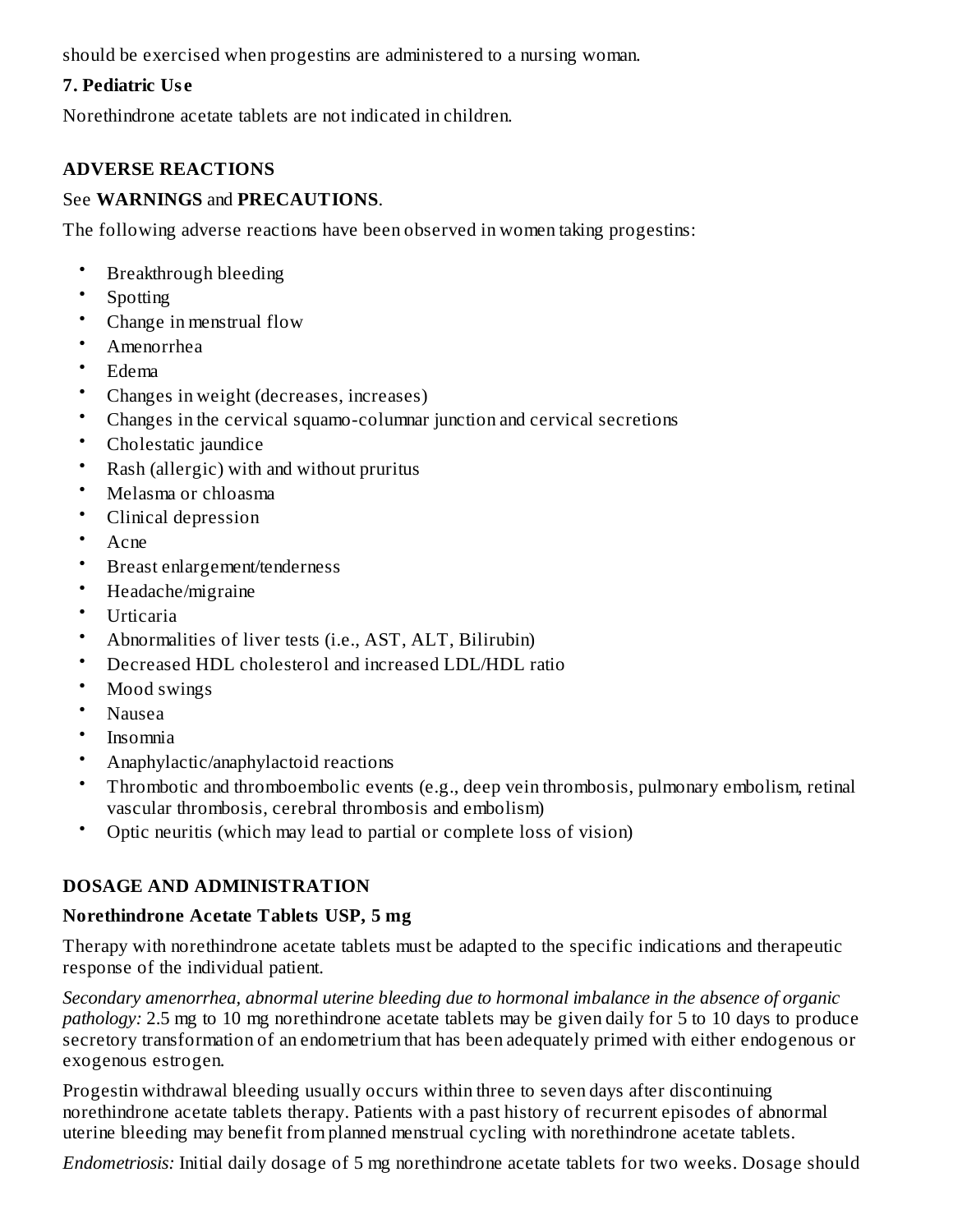be increased by 2.5 mg per day every two weeks until 15 mg per day of norethindrone acetate tablets are reached. Therapy may be held at this level for six to nine months or until annoying breakthrough bleeding demands temporary termination.

## **HOW SUPPLIED**

Norethindrone acetate tablets, USP are available as:

5 mg: White to off white, oval, flat-faced, beveled edge tablet debossed with **257** on one side of the tablet and a score (functional scoring) on the other side.

Available as follows:

Bottle of 50 tablets NDC 0378-7291-89

### **Store at 20º to 25ºC (68º to 77ºF). [See USP Controlled Room Temperature.]**

**PHARMACIST:** Dispense a Patient Information Leaflet with each prescription.

### **PATIENT INFORMATION**

#### **Norethindrone Acetate Tablets USP, 5 mg**

Read this PATIENT INFORMATION before you start taking norethindrone acetate tablets and read what you get each time you refill norethindrone acetate tablets. There may be new information. This information does not take the place of talking to your healthcare provider about your medical condition.

#### **What is the most important information I should know about Norethindrone Acetate (A Progestin Hormone) tablets?**

- **● Do not us e norethindrone acetate tablets if you are pregnant, breast-feeding or are trying to conceive.**
- **● Do not us e norethindrone acetate tablets if you have had a previous blood clot, stroke, or heart attack.**
- **● Do not us e norethindrone acetate tablets if you are postmenopausal.**

### **What are Norethindrone Acetate Tablets?**

Norethindrone acetate tablets are similar to the progesterone hormones naturally produced by the body. Your healthcare provider may provide norethindrone acetate tablets as individual tablets.

### **What are Norethindrone Acetate Tablets us ed for?**

Norethindrone acetate tablets are used for the treatment of secondary amenorrhea (absence of menstrual periods in women who have previously had a menstrual period who are not pregnant), the treatment of endometriosis, and the treatment of irregular menstrual periods due to hormone imbalance.

### **Who should not take Norethindrone Acetate Tablets?**

#### **You should not take norethindrone acetate tablets if you are postmenopausal, pregnant or breast-feeding.**

You should not take norethindrone acetate tablets if you have the following conditions:

**● Known or suspected pregnancy**. Norethindrone acetate tablets are not indicated during pregnancy as it may cause fetal harm when administered to pregnant women. There is an increased risk of minor birth defects in children whose mothers take norethindrone acetate tablets during the first 4 months of pregnancy (mild masculinization of the external genitalia of the female fetus, as well as hypospadias in the male fetus). If you take norethindrone acetate tablets and later find out you were pregnant, talk with your healthcare provider right away

#### • History of blood clots in the legs, lungs, eves, brain, or elsewhere, or a past history of **thes e conditions**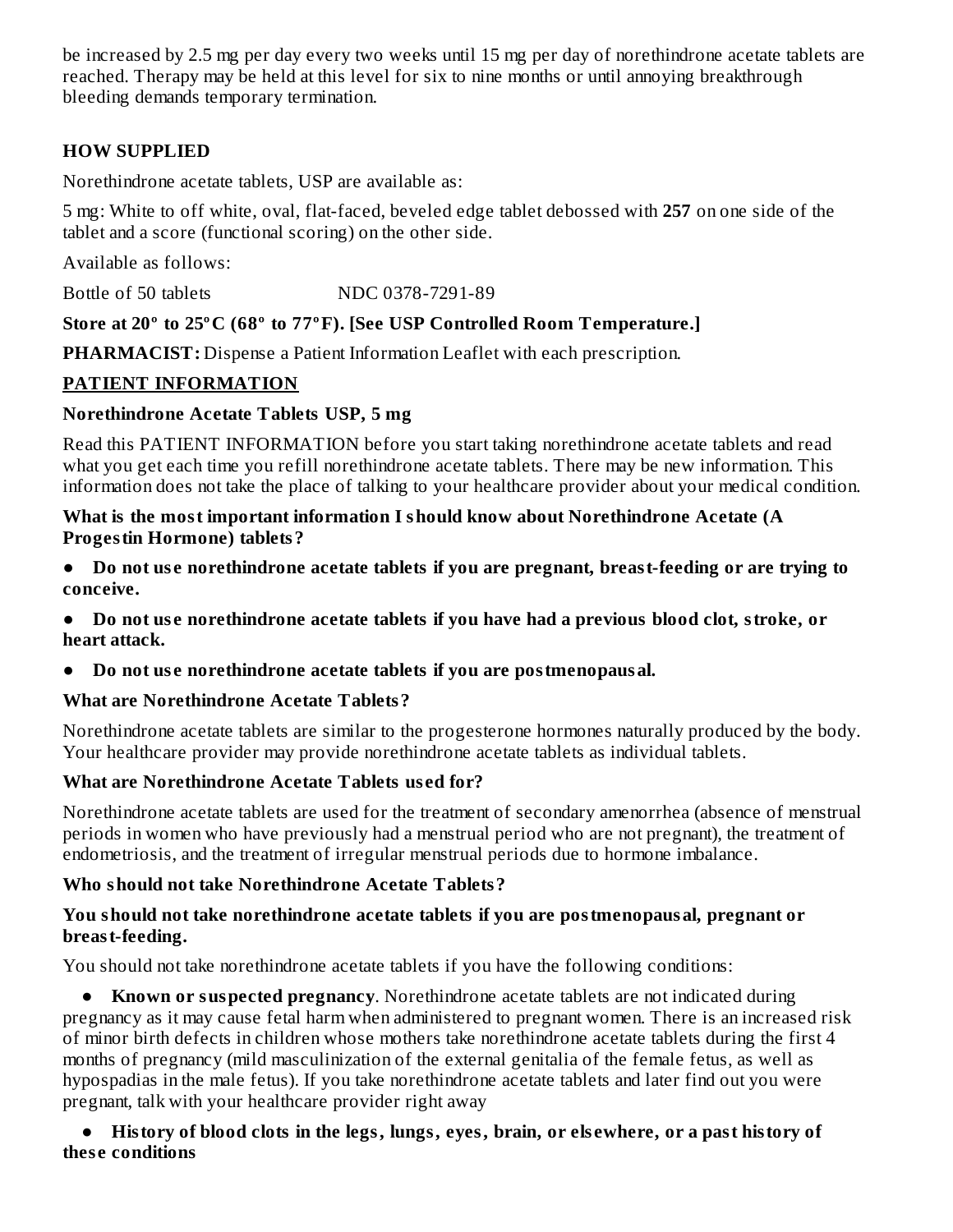### **● Liver impairment or dis eas e**

**● Known or suspected cancer of the breast.** If you have or had cancer of the breast, talk with your healthcare provider about whether you should take norethindrone acetate tablets.

**● Undiagnos ed vaginal bleeding**

**● Hypers ensitivity to norethindrone acetate tablets**. See the end of this leaflet for a list of all of the ingredients in norethindrone acetate tablets.

## **What are the risks associated with Norethindrone Acetate Tablets?**

## **● Risk to the Fetus:**

Norethindrone acetate tablets should not be used if you are pregnant. Norethindrone acetate tablets are contraindicated during pregnancy as it may cause fetal harm when administered to pregnant women. There is an increased risk of minor birth defects in children whose mothers take this drug during the first 4 months of pregnancy. Several reports suggest an association between mothers who take these drugs in the first trimester of pregnancy and congenital abnormalities in male and female babies. Although it is not clear that these events were drug related, you should check with your healthcare provider about the risks to your unborn child of any medication taken during pregnancy.

You should avoid using norethindrone acetate tablets during pregnancy. If you take norethindrone acetate tablets and later find you were pregnant when you took it, be sure to discuss this with your healthcare provider as soon as possible.

## **● Abnormal Blood Clotting:**

Use of progestational drugs, such as norethindrone acetate tablets, has been associated with changes in the blood-clotting system. These changes allow the blood to clot more easily, possibly allowing clots to form in the bloodstream. If blood clots do form in your bloodstream, they can cut off the blood supply to vital organs, causing serious problems. These problems may include a stroke (by cutting off blood to part of the brain), a heart attack (by cutting off blood to part of the heart), a pulmonary embolus (by cutting off blood to part of the lungs), visual loss or blindness (by cutting off blood vessels in the eye), or other problems. Any of these conditions may cause death or serious long-term disability. Call your healthcare provider right away if you suspect you have any of these conditions. He or she may advise you to stop using the drug.

### **● Eye Abnormalities:**

Discontinue norethindrone acetate tablets and call your healthcare provider right away if you experience sudden partial or complete loss of vision, blurred vision, or sudden onset of bulging eyes, double vision, or migraine.

# **Thes e are some of the warning signs of s erious side effects with progestin therapy:**

- Breast lumps
- Dizziness and faintness
- Changes in speech
- Severe headaches
- Chest pain
- Shortness of breath
- Pains in your legs
- Changes in vision

Call your healthcare provider right away if you get any of these warning signs, or any other unusual symptom that concerns you.

# **Common side effects include:**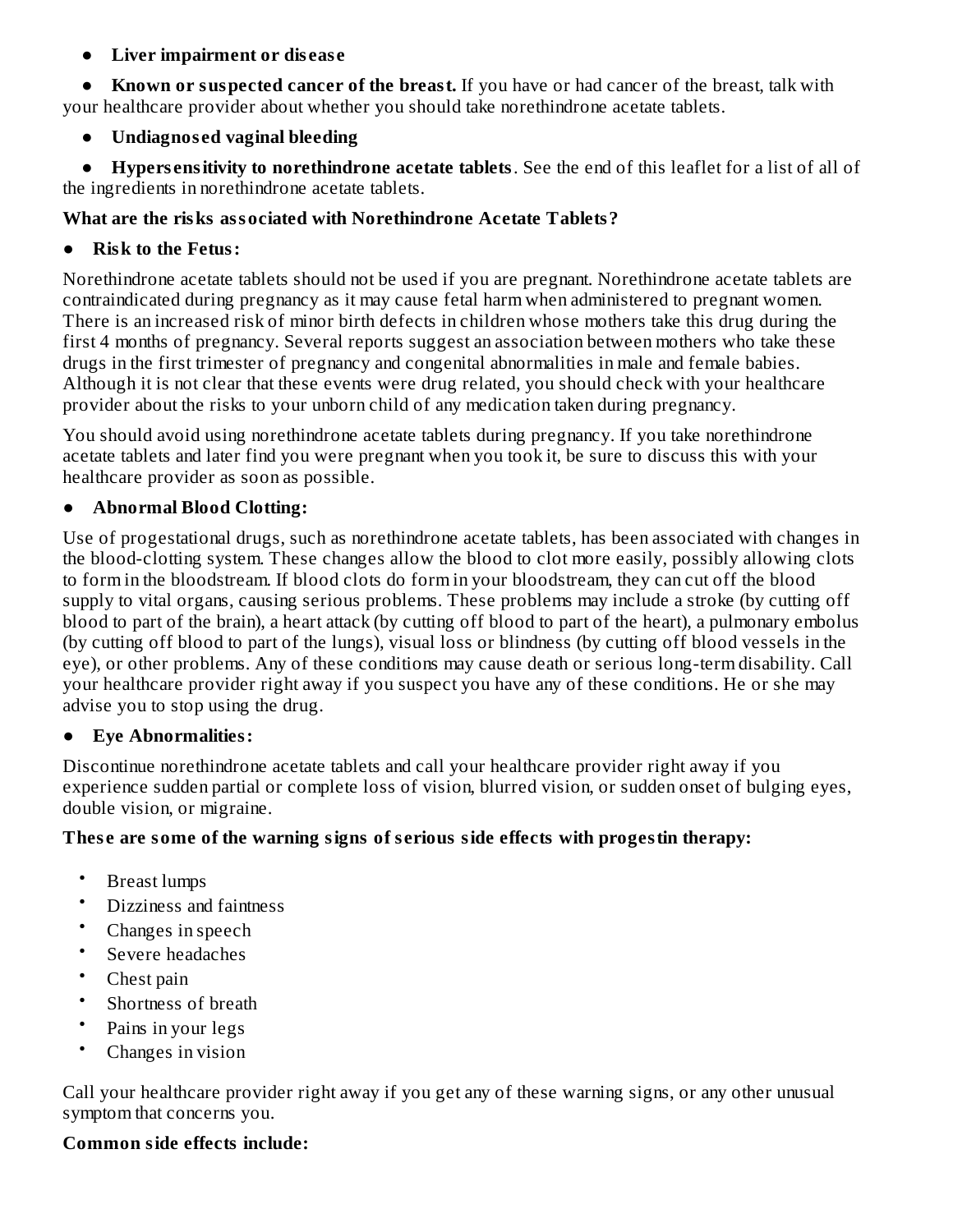- Headache
- Breast pain
- Irregular vaginal bleeding or spotting
- Stomach/abdominal cramps/bloating
- Nausea and vomiting
- Hair loss

## **Other side effects include:**

- High blood pressure
- Liver problems
- High blood sugar
- Fluid retention
- Enlargements of benign tumors of the uterus ("fibroids")
- Vaginal yeast infections
- Mental depression

These are not all the possible side effects of progestin and/or estrogen therapy. For more information, ask your healthcare provider or pharmacist.

## **What can I do to lower my chances of getting a s erious side effect with Norethindrone Acetate Tablets?**

**●** Talk with your healthcare provider regularly about whether you should continue taking norethindrone acetate tablets.

**●** Have a breast exam and mammogram (breast x-ray) every year unless your healthcare provider tells you something else. If members of your family have had breast cancer or if you have ever had breast lumps or an abnormal mammogram, you may need to have breast exams more often

**●** If you have high blood pressure, high cholesterol (fat in the blood), diabetes, are overweight, or if you use tobacco, you may have higher chances for getting heart disease. Ask your healthcare provider for ways to lower your chances of getting heart attacks

# **General information about the safe and effective us e of Norethindrone Acetate Tablets**

Medicines are sometimes prescribed for conditions that are not mentioned in patient information leaflets. Do not take norethindrone acetate tablets for conditions for which it was not prescribed. Do not give norethindrone acetate tablets to other people, even if they have the same symptoms you have. It may harm them.

# **Keep Norethindrone Acetate Tablets out of the reach of children.**

This leaflet provides a summary of the most important information about progestin and/or estrogen therapy. If you would like more information, talk with your healthcare provider or pharmacist. You can ask for information about norethindrone acetate tablets that is written for health professionals.

# **What are the ingredients in Norethindrone Acetate Tablets?**

Norethindrone acetate tablets contain the following inactive ingredients: anhydrous lactose, lactose monohydrate, magnesium stearate, and microcrystalline cellulose

Manufactured for:

# **Mylan Pharmaceuticals Inc.**

Morgantown, WV 26505 U.S.A.

Manufactured by:

# **Mylan Laboratories Limited**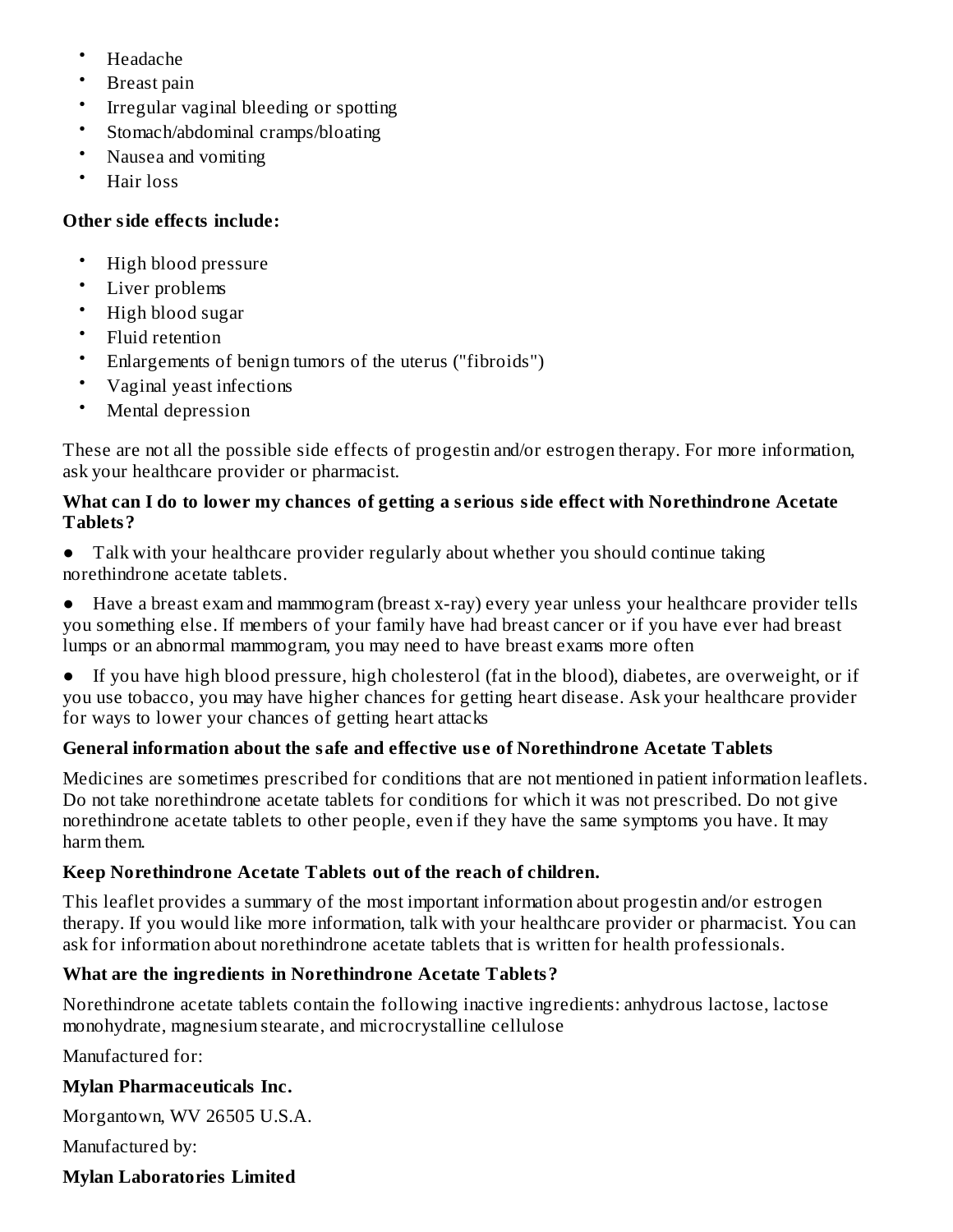Ahmedabad - 382 213, India Code No.: GUJ-DRUGS/G/28/1297 **75076124 Revis ed: 6/2020 FC:PIL:7291:R3pt**

**PACKAGE LABEL.PRINCIPAL DISPLAY PANEL**

**NDC 0378-7291-89**

**Norethindrone Acetate**

**Tablets USP, 5 mg**

**ORALLY ACTIVE PROGESTIN**

**PHARMACIST: Dispens e the Patient Information Leaflet provided s eparately to each patient.**

**Rx only**

**50 Tablets**



| <b>NORETHINDRONE ACETATE</b>                                                  |                         |                    |                                        |               |                 |  |
|-------------------------------------------------------------------------------|-------------------------|--------------------|----------------------------------------|---------------|-----------------|--|
| norethindrone acetate tablet                                                  |                         |                    |                                        |               |                 |  |
|                                                                               |                         |                    |                                        |               |                 |  |
| <b>Product Information</b>                                                    |                         |                    |                                        |               |                 |  |
| Product Type                                                                  | HUMAN PRESCRIPTION DRUG | Item Code (Source) |                                        | NDC:0378-7291 |                 |  |
| <b>Route of Administration</b>                                                | ORAL                    |                    |                                        |               |                 |  |
|                                                                               |                         |                    |                                        |               |                 |  |
|                                                                               |                         |                    |                                        |               |                 |  |
| <b>Active Ingredient/Active Moiety</b>                                        |                         |                    |                                        |               |                 |  |
| <b>Ingredient Name</b>                                                        |                         |                    | <b>Basis of Strength</b>               |               | Strength        |  |
| NORETHINDRONE ACETATE (UNII: 9S44LIC7OJ) (NORETHINDRONE -<br>UNII:T18F433X4S) |                         |                    | <b>NORETHINDRONE</b><br><b>ACETATE</b> |               | 5 <sub>mg</sub> |  |
|                                                                               |                         |                    |                                        |               |                 |  |
|                                                                               |                         |                    |                                        |               |                 |  |
| <b>Inactive Ingredients</b>                                                   |                         |                    |                                        |               |                 |  |
| <b>Ingredient Name</b>                                                        |                         |                    |                                        |               | Strength        |  |
| ANHYDROUS LACTOSE (UNII: 3SY5LH9PMK)                                          |                         |                    |                                        |               |                 |  |
| LACTOSE MONOHYDRATE (UNII: EWQ57Q8I5X)                                        |                         |                    |                                        |               |                 |  |
| MICROCRYSTALLINE CELLULOSE (UNII: OP1R32D61U)                                 |                         |                    |                                        |               |                 |  |